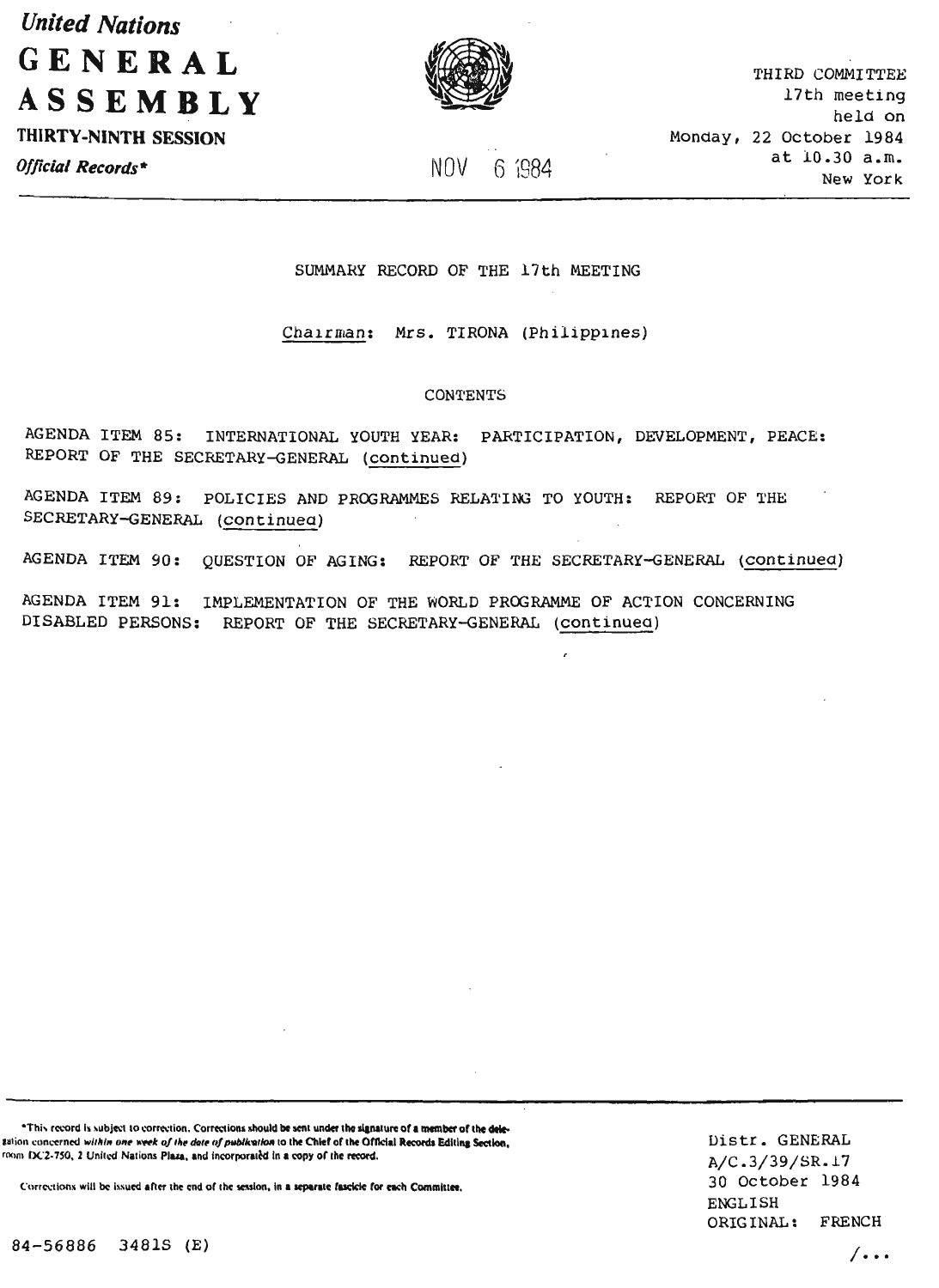The meeting was called to order at 10.40 a.m.

AGENDA ITEM 85: INTERNATIONAL YOUTH YEAR: PARTICIPATION, DEVELOPMENT, PEACE: REPORT OF THE SECRETARY-GENERAL (continued) (A/39/185, A/39/262; A/C.3/39/L.6)

AGENDA ITEM 89: POLICIES AND PROGRAMMES RELATING TO YOUTH: REPORT OF THE SECRETARY-GENERAL (continued) (A/39/262)

AGENDA ITEM *90:* QUESTION OF AGING: REPORT OF THE SECRETARY-GENERAL (continued) (A/39/147)

AGENDA ITEM 91: IMPLEMENTATION OF THE WORLD PROGRAMME OF ACTION CONCERNING DISABLED PERSONS: REPORT OF THE SECRETARY-GENERAL (continued) (A/39/191)

1. Mr. URQUIDI (Mexico) speaking on item 85, said that by its proclamation of the International Youth Year, the General Assembly had expressed the international community's concern over the condition of a social group which represented about 30 per cent of the world's population. Poverty, unemployment or underemployment, discrimination and hunger alienated millions of young people in the third world, relegating them to the fringes of society. It was the responsibility of the nations of the North as of the South, of the East as of the West, to remedy that state of affairs, which had been made worse by the current world crisis, economic inequalities, the foreign debt and the arms race, and to guarantee young people a stable present and a stable future. The united Nations had wisely responded to that challenge by making participation, development and peace the major themes of the Year. If, however, the international community wished to succeed in implementing concrete programmes and to ensure that the hopes aroused by the International Youth Year were not dashed, it must not only demonstrate realism, imagination and consistency in its objectives but must also equip itself with the necessary financial means by setting up a special fund.

2. Mexico had already established, under the patronage of the President of the Republic, a national structure to co-ordinate the activities of the Year whose principal organ was the Youth Development Committee chaired by the Minister of Education and with which the various youth organizations representing all political currents in the country were associated. That Committee proposed to hold comprehensive consultations with the young people of Mexico on problems which affected them, with a view to proposing structural reforms, particularly in the areas of employment, health, education and culture.

3. Mexico, in collaboration with ILO, proposed to organize in September 1985 a seminar for youth leaders and those responsible for youth policies, to review youth employment and training policies in Latin America and to seek new ways of creating enterprises which involved young people. It also planned to carry out a comparative study of current youth policies in different regions of the world in order to compile information and to promote an exchange of experiences on that subject among countries. Lastly, an international cultural youth festival would take place in Mexico during the Year and countries throughout the world were invited.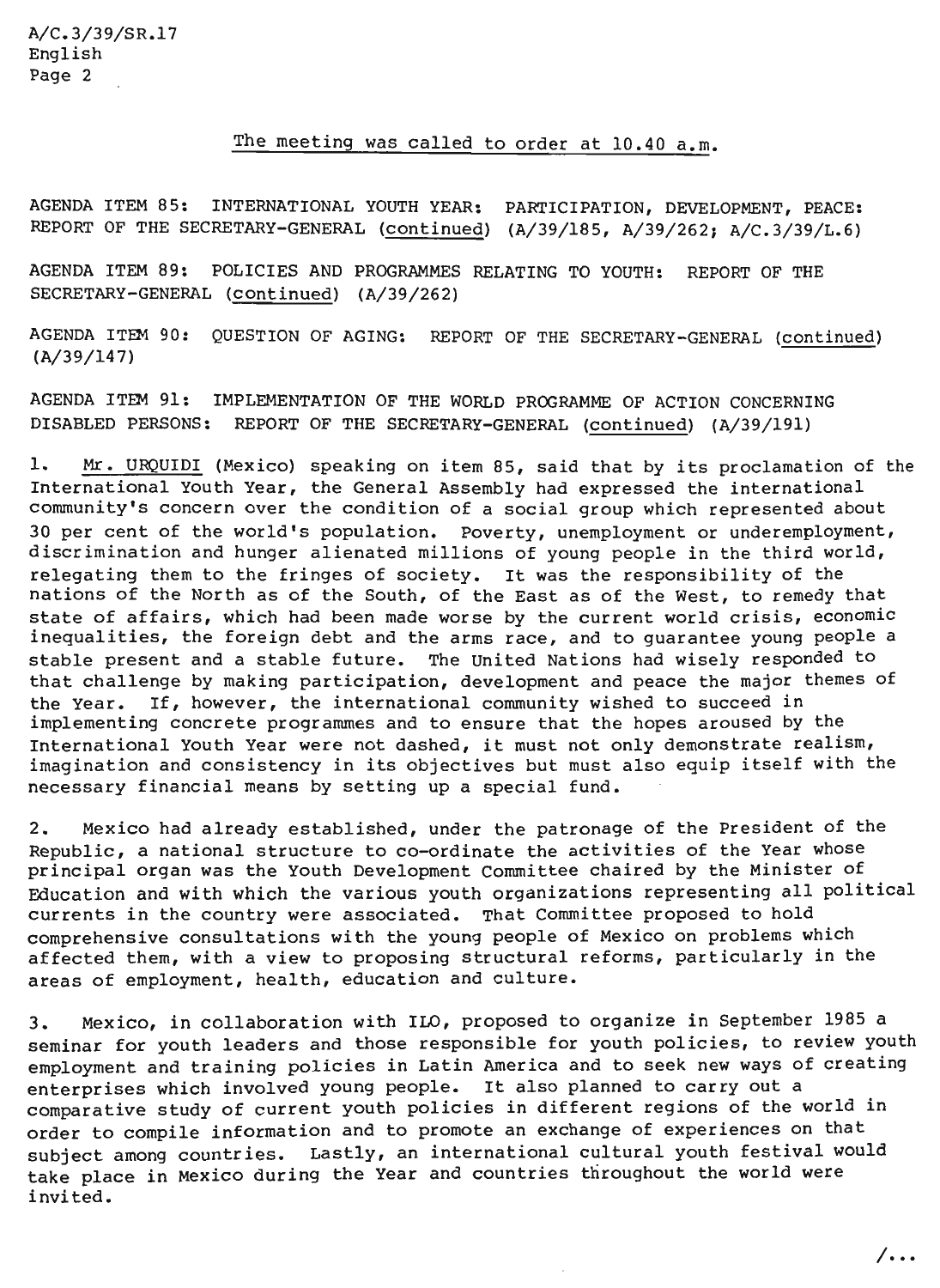# (Mr. Urquidi, Mexico)

4. Mexico wished to see young people actively involved in their communities, inspired by the ideals of pluralist democracy, peace and solidarity. It was aware that young people were particularly attached to the values promoted by the United Nations: respect for human rights, non-interference, militarily or politically, in the internal affairs of States and the right of peoples to self-determination. It knew that young people everywhere had declared their support for the establishment of a new international economic order and for respect for the norms of international law, particularly in Central America, where they supported the initiatives of the Contadora Group. The time had therefore come for the international community to respond to the hopes of young people for peace and progress.

5. Ms. STEER (Australia), speaking on items 85, 89, 90 and 91, said that all people were capable of making a contribution to social development if given the opportunity. It was the responsibility of Member States to develop programmes which tapped the talents of young people and disabled persons as well as the experiences of the elderly.

6. Australia had established, in its Federal Department of Education and Youth Affairs, the Australian National International Youth Year Co-ordinating Committee composed of representatives of the Government and of non-governmental organizations. The Government had committed \$2 million for promoting the international youth year and planned to mount a public information campaign in order to ensure that all sectors of Australia's society had an opportunity to participate in the activities of the Year. Since most of those activities would occur at the local level, a Minister in each state and territory had been assigned responsibility for the Year. Co-ordinating committees currently being set up, would have a supervisory role. Local authorities, the corporate sector, trade unions and non-governmental organizations were actively participating in the programme for the Year.

7. Australia saw the role of government and society as one of supporting young people in their development and not of imposing responsibilities and duties. That was why the Australian Government was seeking first of all to ascertain the ideas of young people and to involve them fully in the activities of the International Youth Year. In that regard, the international tree-planting project, which highlighted the long-term responsibility of mankind towards the environment, symbolized in a striking way the idea of participation and development and was a good example of peaceful and constructive activity for the benefit of all. It deserved the support of all countries.

8. It had often been stressed that there was a need to expand intergenerational contacts and to ensure, by so doing, not only the well-being of the elderly but also their participation in a society which perhaps had much to gain from listening to them.

9. The Australian Government, which supported General Assembly resolutions 37/51 and 38/27 concerning the International Plan of Action on Aging, had established a

/ ...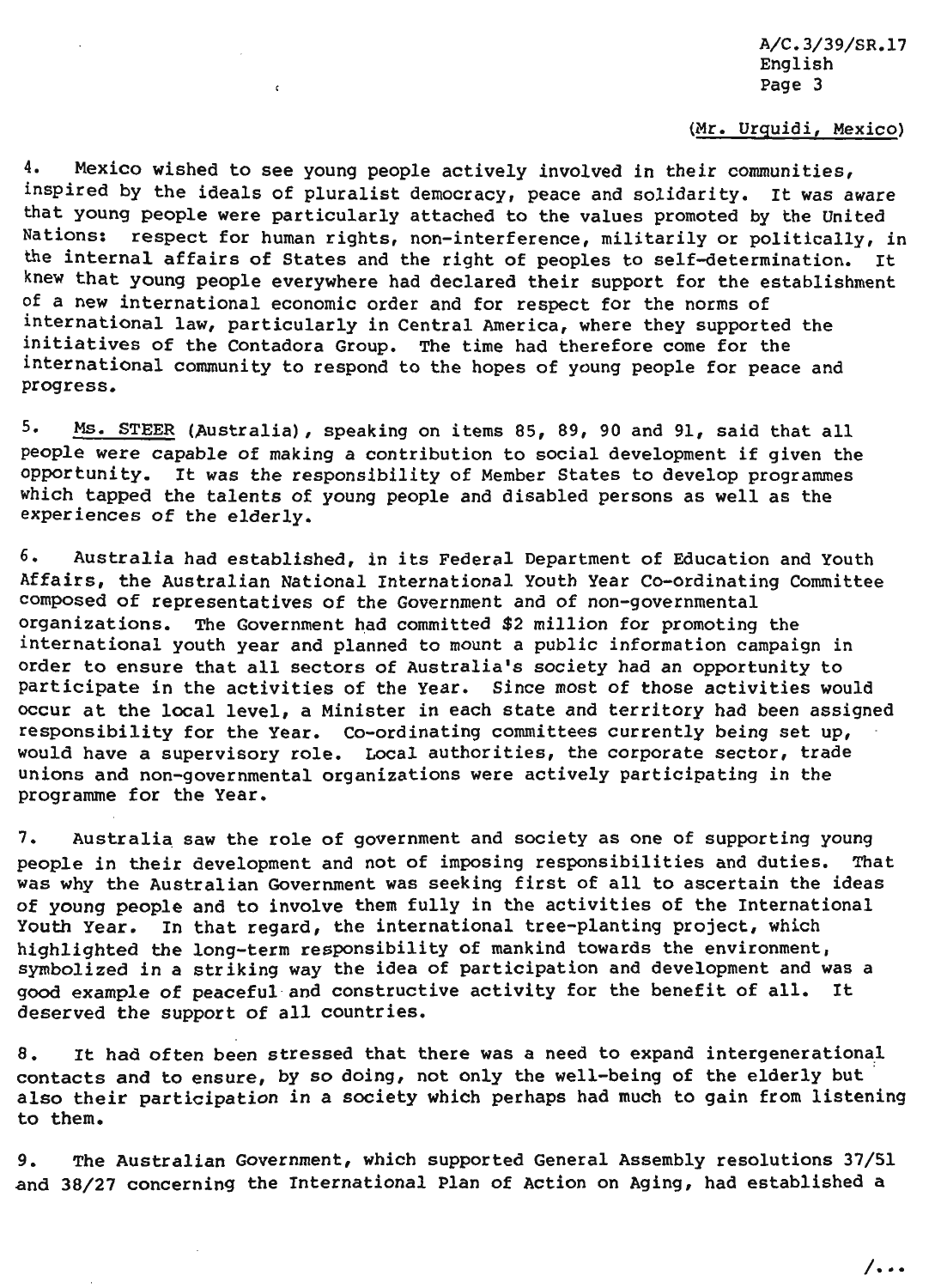### (Ms. Steer, Australia)

comprehensive national health and pension scheme for the elderly. For their part, local communities, working particularly through voluntary and non-governmental bodies, sought to ensure the independence of the aged and their integration into the family and community. きカーゼ

10. Disability cut across all age groups. The Australian Government had entrusted to the Federal Department of Social Security the responsibility for implementating the World Programme of Action concerning Disabled Persons and to the Disability Advisory Council of Australia responsibility for supporting the United Nations Decade of Disabled Persons. That Council, established in July 1983 and composed mainly of disabled persons, was responsible for developing the Government's policies and programmes in that area and for making proposals consistent with the objectives of the World Programme of Action'. The Government had taken measures in that area (rehabilitation, prevention of disability in industry, placement of disabled persons in the Australian public service) and should complete before the end of 1984 a review of its Handicapped Persons Welfare Programme. That review included wide-ranging consultations with disabled persons themselves. It had also established a Human Rights Commission and was preparing a Bill of Rights to guarantee the rights of all citizens, including persons with disabilities.

11. The Australian Government would continue to assist the Governments of developing countries in their efforts to prevent and treat diseases and disabilities by direct support for particular projects, and would concentrate its priority on regional development assistance activities, either bilaterally or in association with UNDP.  $\blacksquare$ 

12. Mr. POVLSEN (Denmark) speaking on items 85 and 89, said that young people must be given the opportunity to take part, as equal partners, in the political process in their country, since decisions made today would influence the future of new generations. Without taking youth, their ideas and their aspirations into consideration, one ran the risk of preparing a society which would fit neither their needs nor their interests. In order to ensure their participation, Governments should - as Denmark had done - include a youth representative in their delegations to the General Assembly and to other international meetings.

13. Denmark had always wanted the main activities of the International Youth Year to be undertaken at the national and local levels, since it was only at those levels that activities could be organized not for young people but rather with and by young people. The Danish Minister of Education had therefore established a co-ordinating committee representing various other ministries as well as the Danish Youth council which comprised approximately 60 non-governmental organizations and whose mission was to co-ordinate the activities of the International Year at those two levels. **I**<sub>1</sub>,  $\frac{1}{2}$  *i*<sup>1</sup>

14. With regard to the channels of communication between the United Nations and youth and youth organizations, Denmark was of the view that those channels should be improved and that the informal meetings in Geneva played an important role to that end. On the application of the Danish Youth Council, his Government had

*I ...*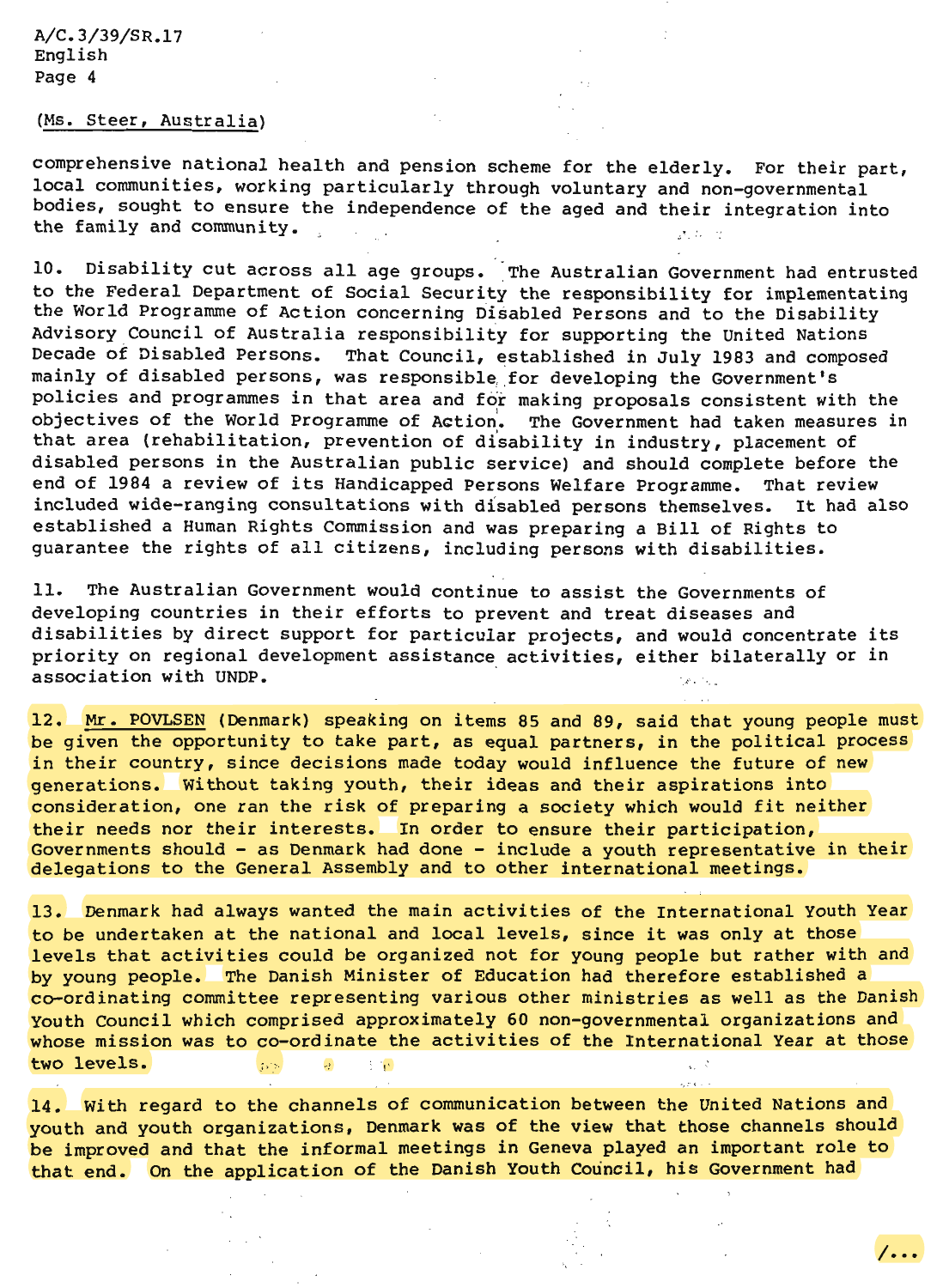$/ \cdots$ 

(Mr. Povlsen, Denmark)

financed the participation of representatives of developing countries in those meetings, and hoped that other countries would follow its example.

15. An alarming rate of youth unemployment, added to a lack of training facilities, was causing young people material and mental distress that boded ill for the future. Disillusioned youth were likely to lose confidence in the ideals which made a society dynamic. Young people wanted a national employment policy that did not exclude them and a more equitable international distribution of wealth. The arms race, with its resulting waste of resources, and the threat that pollution posed to the ecological balance of the planet were two other sources of anxiety for the young generation. Everything must be done to ensure that young people could continue to believe in the future. The balance of terror must therefore be replaced by mutual trust, and measures must be taken to avert the threat of an ecological catastrophe.

 $16.$  The question of youth should never be dealt with in a vacuum. The search for solutions to the problems of young people should be part of the general policy of every country and every international body. Every year should be a youth year.

17. Miss SEDDOH (Togo), referring to items 85 and 89, said that for nearly 18 years the Government of Togo had had a policy for youth which was intended to protect young people  $-$  who represented 70 per cent of the population  $-$  and to involve them *in* national construction. A group of measures intended to reinforce the educational infrastructure (an increase in the number of schools in both urban and rural areas, the establishment of the University of Benin) had now enabled Togo to have one of the highest enrolment rates in Africa (approximately 70 per cent). The young people of Togo were thus in a position to contribute effectively to the economic, social and cultural development of their country. In addition, they were participating in political life through a national movement established in 1971, the Togo People's Youth Assembly (JRPT).

18. Young people were playing an active part in the implementation of reforms in education and in the family and personal code by organizing literacy campaigns and were assisting in the health campaign launched by the Government to achieve the WHO objective of "Health for all by the year *1000".* 

19. The Government was granting economic assistance to young farmers who were starting up. For its part, JRPT was playing an important role in the implementation of the policy of self-sufficiency in food that the Government had been pursuing since 1977 and, in particular, three years ago had started an experiment *in* collective land use and management by co-operatives of young farmers. Furthermore, on the initiative of that movement, a "green revolution" had been undertaken in the country's lycees and colleges, which had their own garden plots. The Government also envisaged introductory farming courses from primary-school age onwards to give children a taste for working on the land and to slow down the rural exodus.

20. At the cultural level, youth was playing a major role in preserving and enhancing the nation's cultural heritage.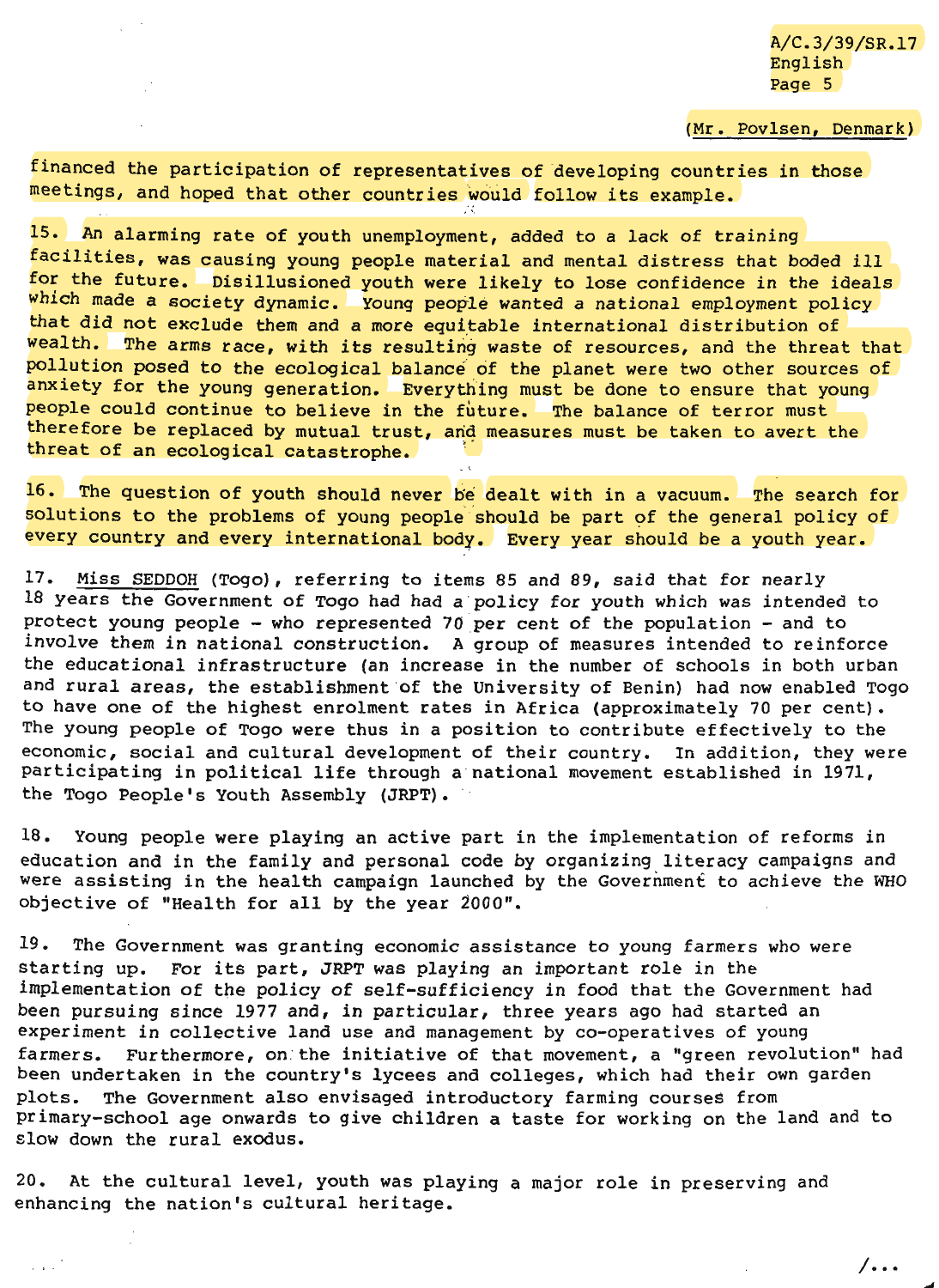# (Miss Seddoh, Togo)

21. The importance for Togo of its young people explained why the Government had enthusiastically welcomed the idea of an International Youth Year. In that regard, her delegation congratulated the Advisory. Committee for the International Youth Year on its work. At the national level, Togo had set up a national committee to prepare for the International Youth Year; it would be organizing conferences and meetings on the themes designated by the United Nations. Under the patronage of the President of the Republic, several political and cultural events had taken place during the week devoted to observing the Year. Her delegation hoped that the world-wide observance of the Year would make young people more aware of the responsibility incumbent upon tham as the force that would be taking over in the future and would facilitate better international co-operation through the strengthening of contacts among young people throughout the world.

22. TUrning to item 90 on the question of'aging, she felt that two widely-held views should be clarified. On the one hand, contrary to what was thought, developed countries were not the only ones to be threatened by the aging of their population: in 20 or 30 years the developing countries would also be faced with that problem, and on a greater scale. on the other hand, the protection of the elderly and their place in society were a field in which the developing countries certainly also had a contribution to make in the context of international co-operation.

23. For that reason Togo had participated in the work of the Advisory Committee for the World Assembly on Aging and in the World Assembly itself. Her delegation again expressed its satisfaction at the adoption of the Vienna International Plan of Action on Aging and especially reaffirmed its support for General Assembly resolution 37/51, in which the Assembly had requested the Secretary-General, inter alia, to continue to use the resources of the United Nations Trust Fund for the world Assembly on Aging to meet the needs of the aging in developing countries, in particular in the least developed countries.

24. Mrs. DU Yong (China) noted with satisfaction the efforts of United Nations bodies, international non-governmental youth organizations and, in particular, the secretariat of the International Youth Year in preparing for the Year. The International Youth Year had received a favourable response from the international community, of which the numerous national co-ordination and organizational committees set up in more than 100 countries were a proof. Youth represented the future of mankind, and it was in order to allow young people to contribute their full energy, enthusiasm and creativeness in constructing their own country that the United Nations had proclaimed the International Youth Year.

25. China, which was now engaged in a phase of modernization, more than ever needed young people to fulfil its objectives. Young people under the age of 30 accounted for 65 per cent of the Chinese population, and the labour force was compased mainly of young people: 60 per cent in the towns and 70 per cent in the countryside. Young people were actively participating in the afforestation campaigns launched each spring in China. In 1984, 2.6 billion trees had been planted by young volunteers in that programme.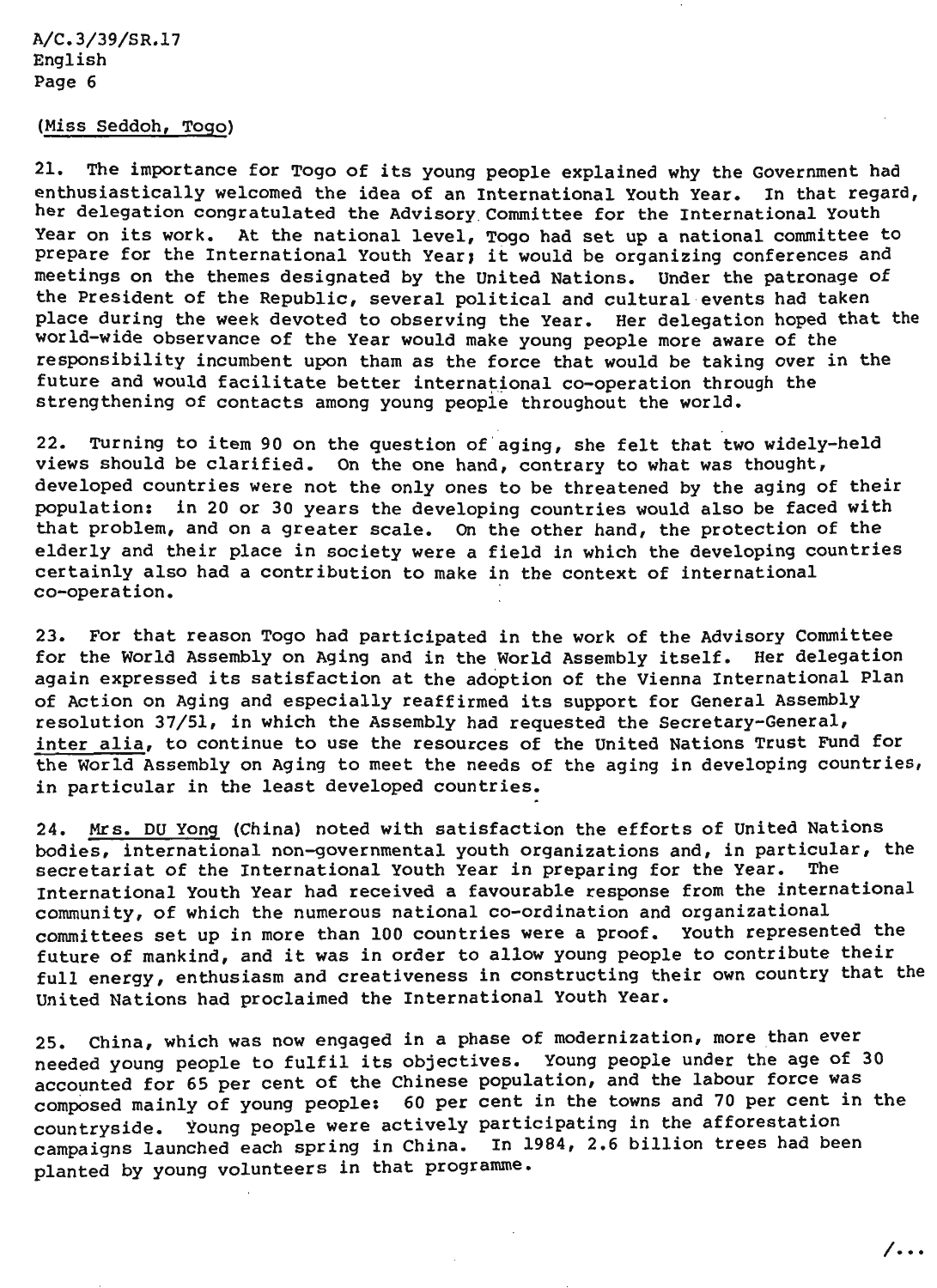#### (Mrs. Du Yong, China)

26. Chinese youth was imbued with the idea that the maintenance of peace in the world demanded understanding, friendship and co-operation among all peoples. They therefore wished to establish' friendly relations with youth organizations of other countries in a spirit of equality, mutual help and mutual emulation.

27. The Chinese Committee for the Organization of International Youth Year, set up in April 1984, had the task of ensuring that young people were properly taken care of, of ensuring that they participated in the work of building the country materially and spiritually, and of promoting friendly contacts between Chinese youth and the youth of other countries. Activities that would take place in China in 1985 included friendly meetings between young Chinese people and young people of other countries, a seminar on youth, the publication of the works of young authors, the issuing of stamps commemorating the International Youth Year and the launching<br>of afforestation campaigns.

28. Her delegation supported the recommendation of the Advisory Committee for the International Youth Year that the General Assembly should devote an appropriate number of plenary meetings at the fortieth session of the General Assembly to policies and programmes relating to youth and should designate those meetings as the United Nations world conference for the International Youth Year. Since the International Youth Year would require follow-up activities, her delegation also considered that the Advisory Committee should hold its fourth session in 1985.

29. Friendship, co-operation and solidarity among young people of all countries were the only guarantee for world peace in the twenty-first century. The young people of China were determined to join hands with the young people of all other countries and make progress together towards a better world.

30. Mr. MILOJA (Albania) pointed out that the problems of youth first needed to be analysed *in* the context of the world situation. It should not be forgotten that tens of thousands of young people were at present dying in conflicts directly caused by the hegemonistic policies pursued by the two super-Powers, the United States and the Soviet Union. Throughout the world it was young people who opposed injustice and thus became a target for dictatorial regimes. Neither should the destructive effects of the world crisis on the situation of young people be forgotten. Unemployment, that running sore of the capitalist world, affected youth more than any other group in society, and the same was true of illiteracy.

31. It was often said that young people had lost interest in the burning issues of the day, but that was not true; it was the imperialists who sought the physical, moral and spiritual degeneration of young people and wished to turn them into an amorphous mass, since there was nothing they feared more than the strength and fervour which young people all over the world demonstrated every day. It was young people who protested against the arms race; young people who took to the streets to demand jobs, schooling and democratic freedoms. It was they who resolutely opposed racial discrimination, social oppression and exploitation.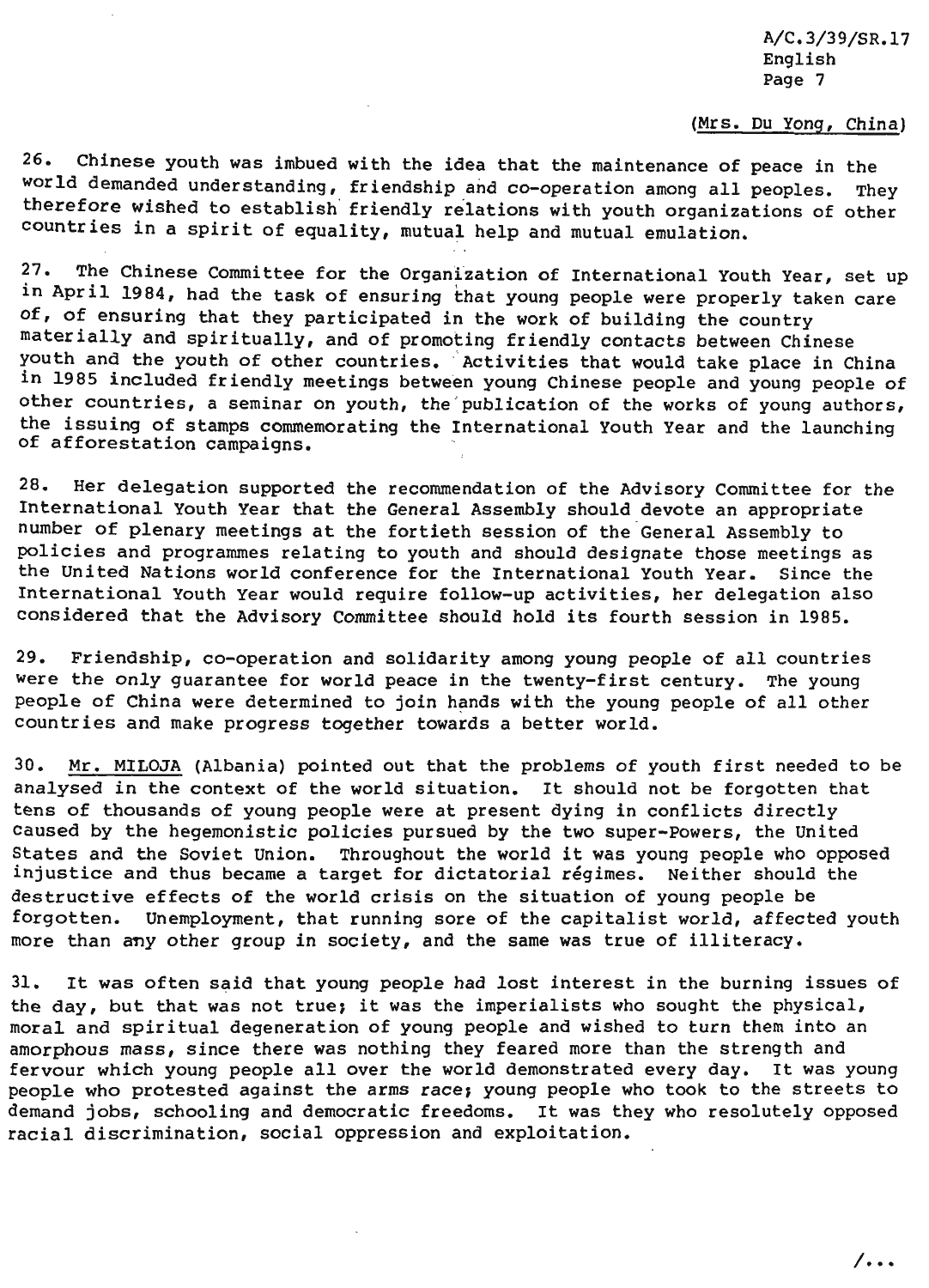# (Mr. Miloja, Albania)

32. Such social ills as unemployment, discrimination, illiteracy and drug abuse were alien to Albanian youth, whose rights were enshrined in the national Constitution and protected by the fundamental laws of the State.

33. In 1984 the youth of Albania would be celebrating the fortieth anniversary of the country's liberation and the victory of the people's revolution. Great progress had been made during those 40 years, as was evidenced, among other things, by the number of pupils enrolled in Albanian schools at all levels, and by the fact that 60 per cent of Albania's writers and .artists were young people.

34. The delegation of Albania was convinced that the progressive youth of the world would continue to be in the vanguard of the struggle for freedom, social justice and progress.

35. Mrs. ASHTON (Bolivia), speaking on agenda item 91, said that her Government had supported the proclamation of the United Nations Decade of Disabled Persons (1983-1992) , and had set up a national commission to carry out and co-ordinate activities planned for that period. In accordance with the goals laid down in the World Programme of Action concerning Disabled Persons, Bolivia was endeavouring to identify problems affecting disabled persons, to ensure their participation in development and to establish priorities, particularly for rehabilitation. The Bolivian Government had also, in collaboration with young people and students, mounted an extensive campaign to publicize the objectives of the International Year of Disabled Persons, and established a long-term plan of action for the prevention of disabilities and the rehabilitation of disabled persons. Conferences and seminars dealing with those questions had been organized throughout the country.

36. In the legal field, the National Congress was at present considering a comprehensive bill for disabled persons, with provisions not only for preventive measures, early detection and rehabilitation, but also for the participation of disabled persons in the socio-economic development of the country.

37. In 1981 a survey had revealed that 30 per cent of the population of Bolivia suffered from some form of disability. That percentage, which bore out the conclusion of the World Health Organization that two thirds of the world population of disabled persons lived in the developing countries, was an indication of the magnitude of the problem which Bolivia was facing and which various centres in the country, both public and private, concerned with the retraining, rehabilitation and treatment of disabled people were endeavouring to solve, despite existing economic constraints.

38. The Bolivian delegation considered that the International Year of Disabled Persons had made a positive contribution to the recognition of the right of disabled persons to full participation in social life, by giving absolute priority to development of human resources, to the formulation and implementation of preventive and rehabilitation programmes, and the promotion of equal opportunity.

 $/$ ...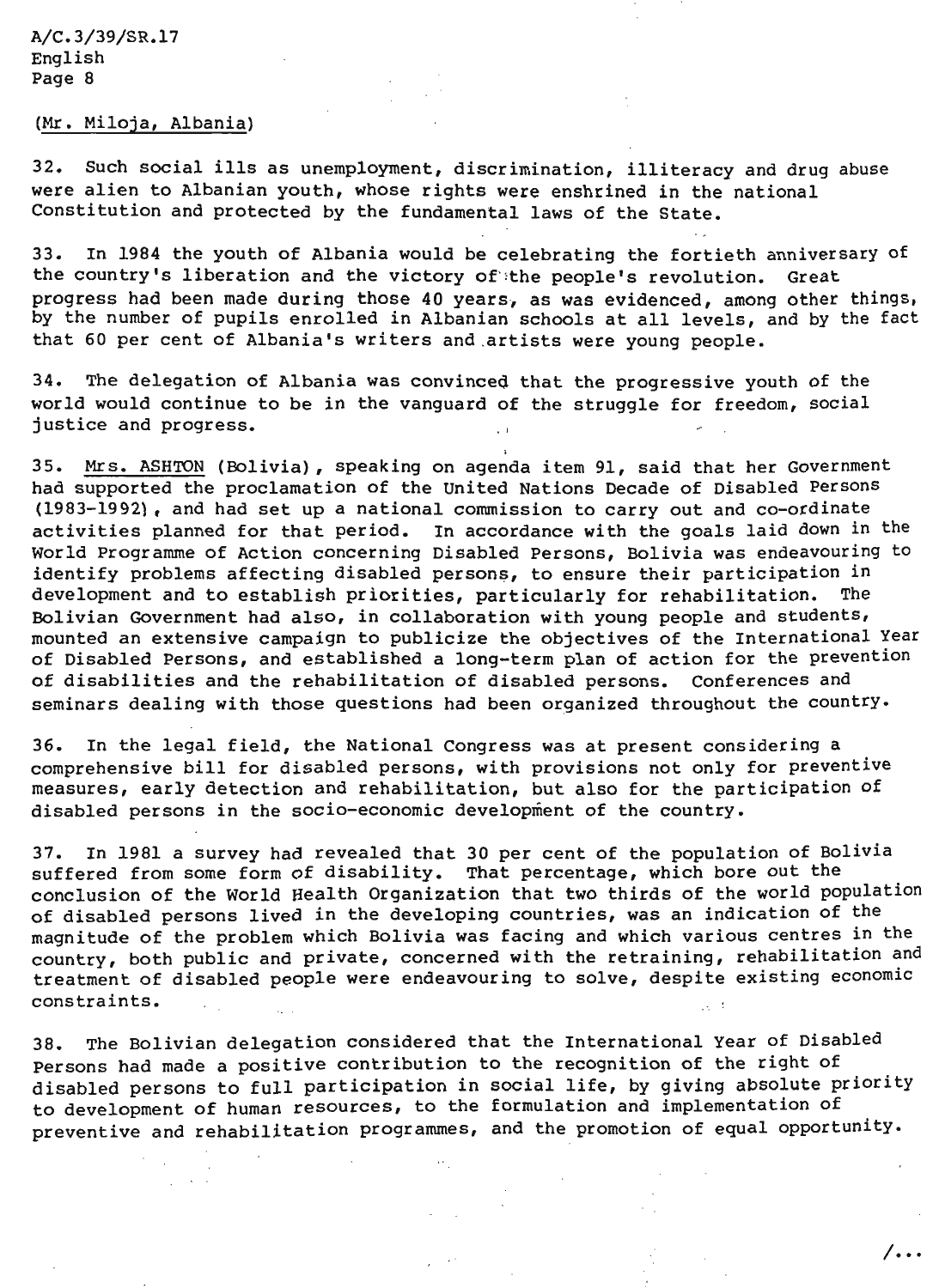# (Mrs. Ashton, Bolivia)

39. The Government of Bolivia, through its Ministry of Public Health and Ministry of Planning and Co-ordination, was seeking to promote and develop the governmental and non-governmental bodies involved in the vocational reintegration of disabled persons and the setting up of training programmes for that purpose.

 $\sqrt{v_{\rm c}}$ 

40. The efforts made by countries in that area would, however, achieve better results if they had the support of the developed countries and international<br>agencies. In that connection, the Bolivian delegation welcomed the work for In that connection, the Bolivian delegation welcomed the work for disabled persons done by the Centre for Social Development and Humanitarian Affairs at Vienna. It also welcomed the technical assistance given to the developing countries by various specialized agencies' of the United Nations system, particularly the United Nations Industrial Development Organization for the production of vaccines to prevent disabilities. It believed that priority should be given to the implementation in all countries of the Expanded Programme on Immunization of the World Health Organization, which envisaged the vaccination of all children by the year 1990. It also hoped that UNESCO would soon publish guidelines for teachers to improve the training of personnel involved with disabled persons.

41. The Bolivian delegation considered that the adoption by the 1983 International Labour Conference of two international conventions on the rehabilitation of disabled persons represented a great advance, since for disabled persons rehabilitation was an essential prerequisite for employment. The ILO should in future give high priority to its surveys of the problems facing disabled women in gaining access to vocational rehabilitation services.

42. Mr. HWANG (Republic of Korea), speaking on agenda items 85 and 89, said that his country, being among those with insufficient natural resources and therefore obliged to rely on its human resources, attached considerable importance to the problems of youth. His Government's efforts in that area had been focused mainly on education and vocational training, and had contributed to improving economic and social conditions in the Republic of Korea, which now counted as one of the advanced developing countries. Every year about 100,000 college graduates and a similar number of skilled workers joined the labour force. Vocational training for young people was provided by publicly funded facilities, private companies and non-profit-making corporations. The success of the Republic of Korea's technical training programmes had been amply demonstrated at the International Vocational Training Competition held at Utrecht (the Netherlands) in 1977, at which the Korean team had won the first prize, as it had done in each of the four subsequent competitions.

43. The Republic of Korea looked forward to celebrating International Youth Year in 1985. As part of its technical co-operation with developing countries, his · Government had already invited hundreds of young people from overseas to undergo vocational training in agriculture, fisheries and mining. That initiative had been taken within the framework of South-South co-operation, which his Government felt was sometimes more useful than co-operation between developed and developing countries, since it minimized trial and error in the transfer of technology. His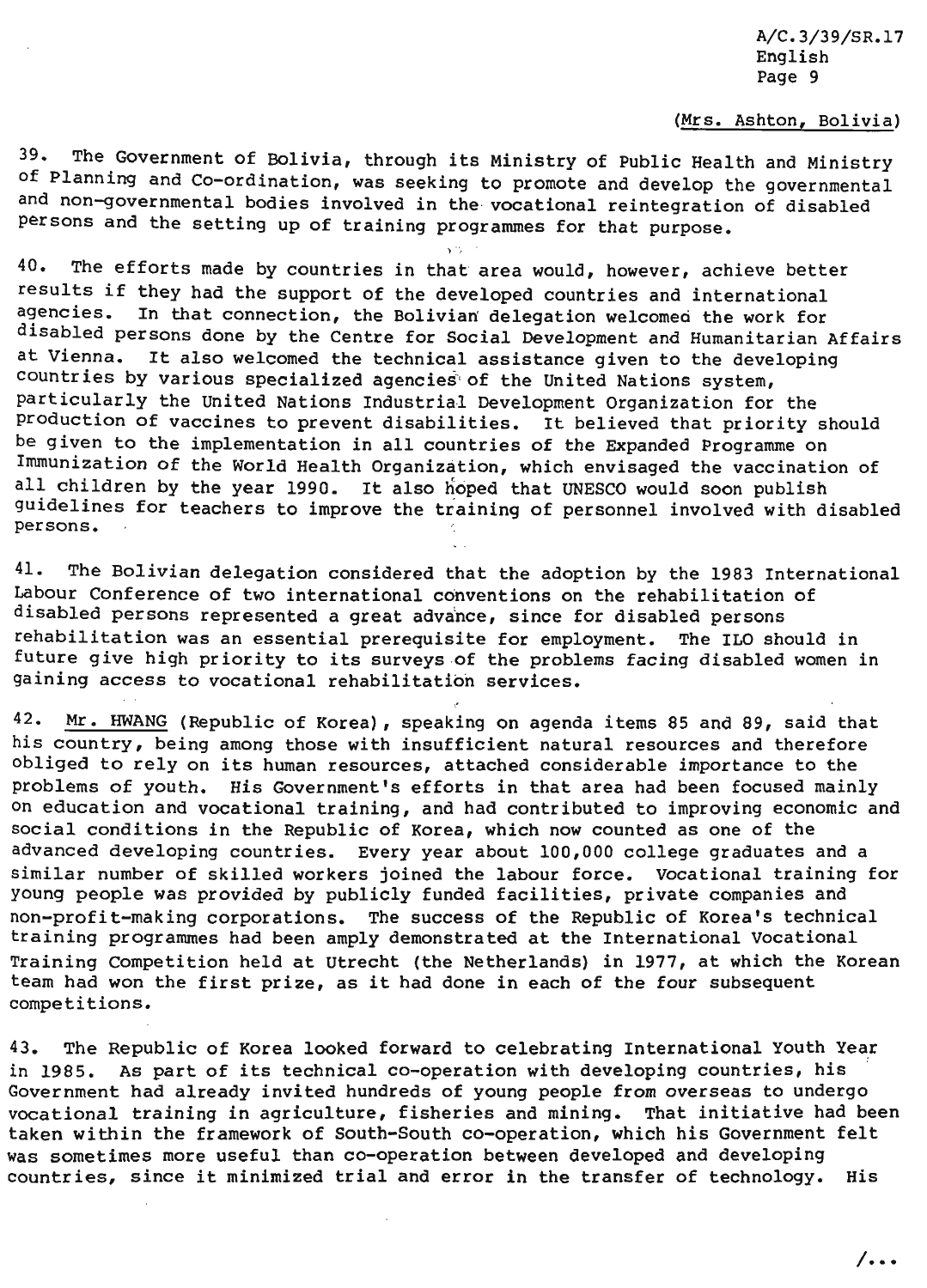# (Mr. Hwang, Republic of Korea)

delegation believed that every country had a moral obligation to facilitate the transfer of technology by providing on-the-job training to those young people from abroad who needed it most. Young people trained abroad would be able to transmit to other young people in their home countries those skills which formed the "common heritage of youth".

44. Mrs. ELMIGER (World Health Organization) said that the activities for the International Youth Year were closely intertwined with the WHO goal of what was popularly known as "Health for All by the Year 2000", which could not be attained without the participation of young people. Most WHO programmes dealt with young people, and some were focused mainly on them. A WHO programme for Reproductive Health in Adolescence had been active since the mid-1970s. The organization had also been concerned with problems of alcohol and drug abuse, and had developed methods of treatment currently being tested in six countries. Statistics on drug abuse had been compiled for the period 1975-1982; surveys on drug and alcohol use in 33 countries had been carried out, as well as programmes designed to aid young people with those problems. The organization was also concerned with the effect of television on young people and was investigating ways of preventing violence in that age group.

45. In the area of epidemiology, WHO had undertaken studies on special risk factors affecting children at work. A global survey of legislation intended to promote adolescent health was being conducted and was to be published in 1984. In June 1984, a study group had been convened by WHO on the topic of "Young People's Health- A Challenge", with the overall objective of considering the health issues facing youth. What had emerged from that meeting was a realization of the need to change attitudes towards the young, who had to be viewed as a resource rather than as a problem. It was further agreed that, given the necessary support, young people could not only solve most of their problems but could contribute significantly to the well-being of the community.

46. WHO had planned a number of activities within the framework of International Youth Year, in particular the preparation of a world health kit which would contain a message from the Director-General and various articles on youth and world health. The January-February 1985 issue of World Health magazine would be dedicated to youth, and the majority of the articles it contained would come from young people themselves. Lastly, on 7 April 1985, World Health Day would be observed on the theme: "Healthy youth: our best resource".

47. With the same objective of achieving health for all by the year 2000, WHO had established a programme for the health of the elderly, which consisted mainly of organizing conferences and workshops with the co-operation of the member States in the six regions in which WHO operated. That programme, which came within the framework of the Vienna Plan of Action on Aging, had made it possible to raise the level of awareness concerning disease prevention and the planning of health activities.